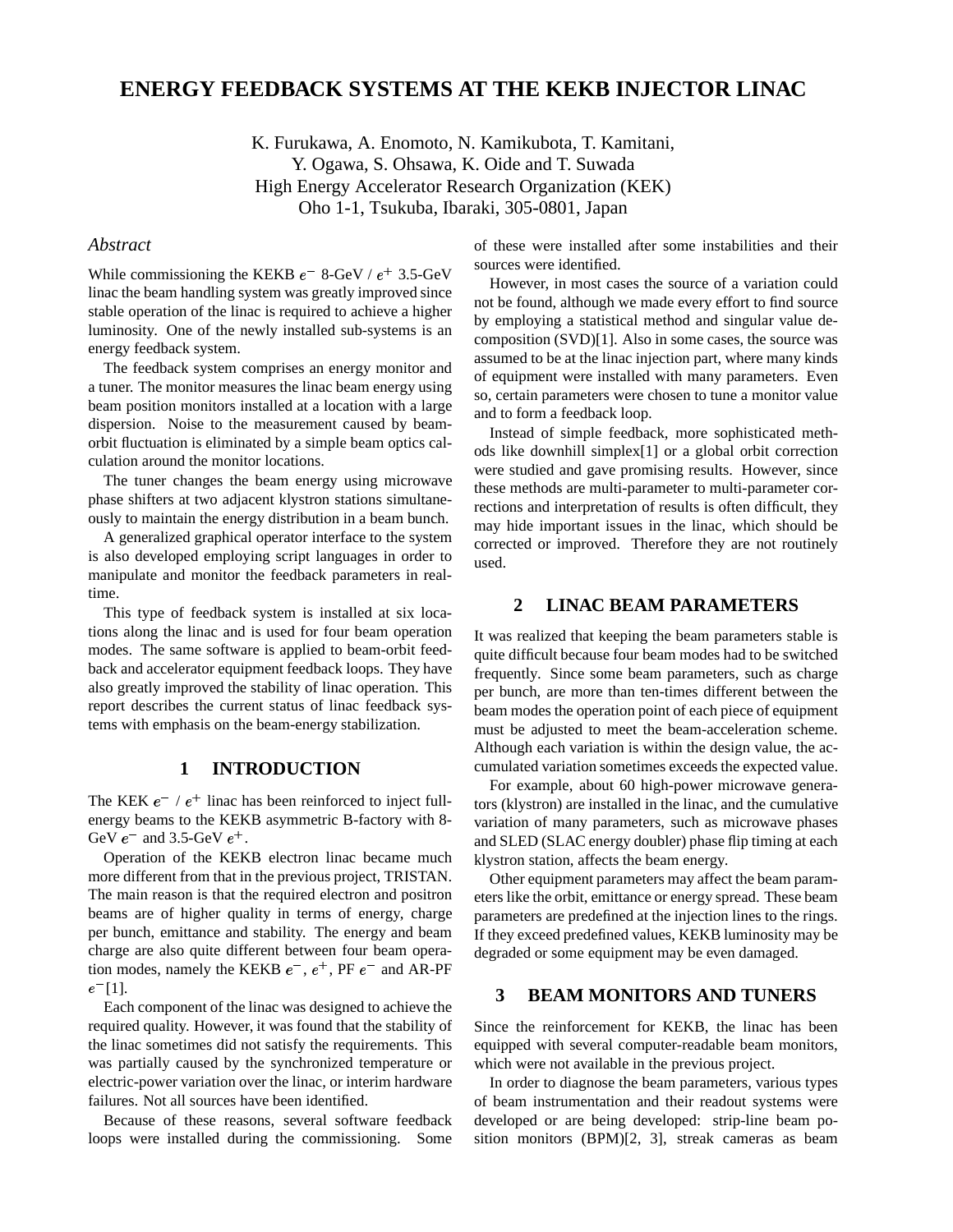bunch monitors[4, 5], and wire scanners as beam profile monitors[6].

These monitors are utilized in routine operations as well as accelerator studies. Currently, most beam feedback loops employ BPM's because of their straightforward interpretation as described below.

#### *3.1 Linac Energy Monitor*

The linac energy can be determined by measuring the beam position displacement at a location with a large dispersion. This value is linear with the beam energy and is intuitive to the operator. We also tried to find the Linac energy at the straight section by measuring the betatron wavelength, however, the result was not reliable enough.

Information of beam energy derived from the beam positions may include noise, a part of which is caused by electric noise induced by high-power klystrons; another from beam-orbit fluctuation.

The former can be reduced by integration. Using a BPM resolution of about 100 micrometers, a data acquisition frequency of 1 or 5 Hz and the dispersion function we may determine the integration constant depending on the required stability.

For the latter the betatron orbit can be isolated by measuring the beam-orbit displacement at the previous straight section of the linac, which is then subtracted.

Along the linac there exist six locations where the dispersion is designed to be large. At all of these locations feedback loops are installed. For some locations the beam charge or the beam energy varies depending on the beam operation modes.

#### *3.2 Linac Energy Tuner*

The beam energy can be tuned by modulating the upstream microwave system. Normally, we vary the microwave phases at the klystron stations, since both the amplitude and the phase vary if we change the klystron voltage.

If the phase value at only one klystron station is changed, the energy spread becomes large, which is critical for the KEKB ring injection. We thus change the microwave phases at two adjacent klystron stations simultaneously in opposite directions relative to the phase crests, as shown in Fig. 1. Actually, the energy tuners are packaged in what is called energy knobs, which are sometimes used independently.

## **4 SOFTWARE**

A feedback loop was implemented as a client to the linac control system[7]. It was written in the Tcl script language in order to maximize the flexibility[4]. The software is actually modified several times a week, as the commissioning advances. The graphical user interface (GUI) was designed with Tk widgets and the operator can change the parameters in real-time.



Figure 1: Process flow for beam-energy feedback.

## *4.1 Structure*

The software has five parts. The first part tests conditions, such as the beam operation mode and the beam charge limit.

The second part determines the monitor value. It reads information through a direct Tcl interface to the control system or a shell command, where Tcl post-processing can be specified. Time-weighed averaging and windowing are applied before it is passed to the next step. Optionally, beam-orbit fluctuation is isolated for energy feedback.

The third part calculates the feedback value, where the conversion factor from the monitor to the tuner and the feedback gain are multiplied, and the frequency can be specified. If the result exceeds a minimum feedback value, a dead-band, it is sent to the next part.

In the fourth part the value is applied to the tuner through the control system, where Tcl pre-processing can be specified, if it goes in between the lower and upper limits.

The last part controls the information flow, monitors processing errors, draws graphs and logs the feedback information. It accepts controls from other applications, such as a global orbit correction and a feedback status viewer, through interprocess communication.

Almost all parameters and Tcl pre/port-processing codes can be specified through GUI at any time, as shown in Fig. 2. These codes are structured into hierarchical orders: a general package; energy, orbit and device feedback packages; and applications.

# **5 OTHER FEEDBACK LOOPS**

For a beam-orbit correction, the response from a steering magnet to BPM's in one betatron wavelength is measured beforehand. The weighed average over the BPM's is used as a monitor and it is fed back to the steering magnet. Currently, two steering magnets in a section with a 90-degree phase advance are chosen to make a loop.

This adaptive feedback is effective, since the wake field generated by a high-current beam is difficult to predict under the present circumstances. If the global orbit correction